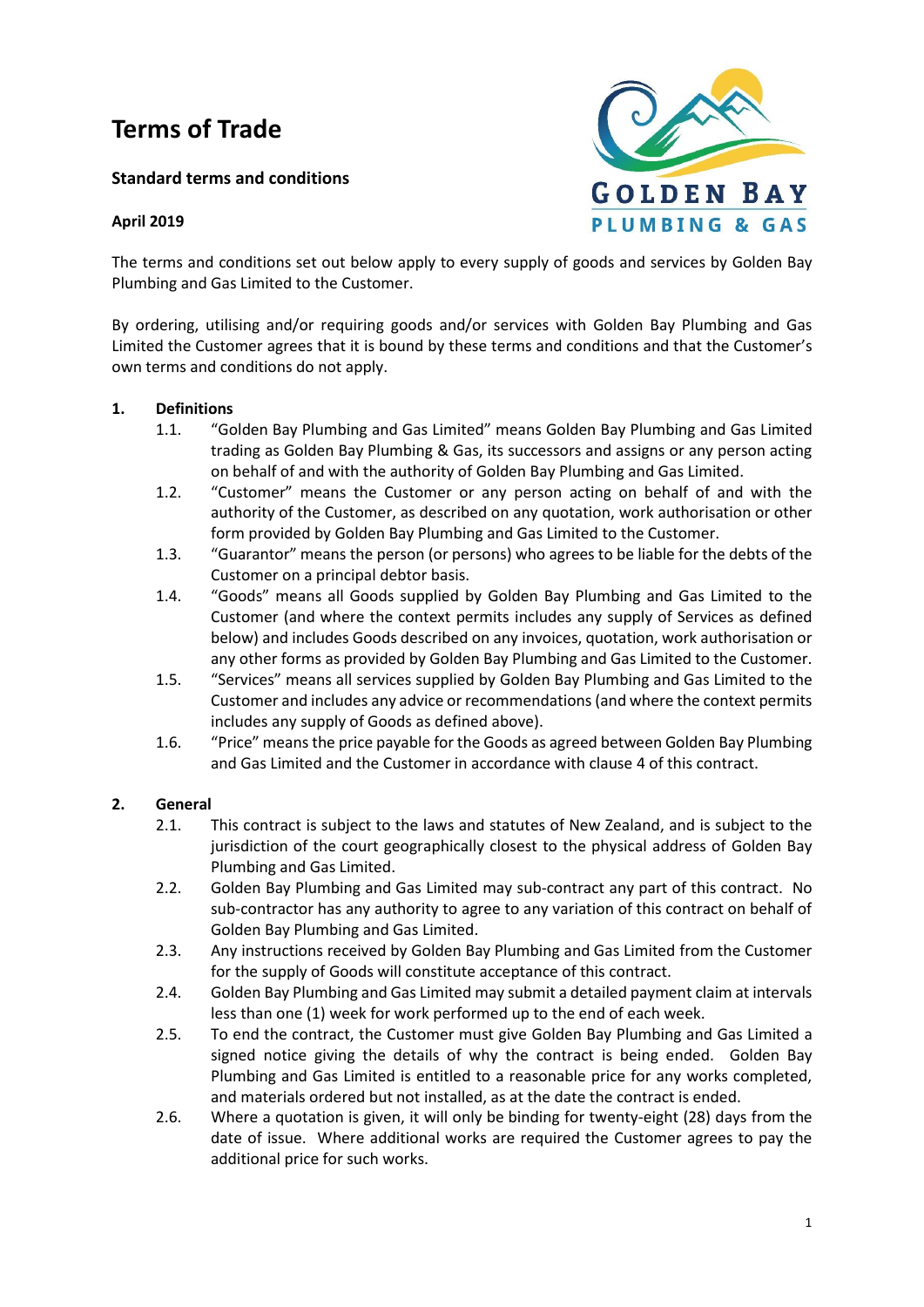## **3. Acceptance**

- 3.1. Any instructions received by Golden Bay Plumbing and Gas Limited from the Customer for the supply of Goods and/or the Customer's acceptance of Goods supplied by Golden Bay Plumbing and Gas Limited will constitute acceptance of all of the terms and conditions in this contract.
- 3.2. Where more than one Customer has entered this agreement, the Customers will be jointly and severally liable for all payments of the Price.
- 3.3. Upon acceptance of these terms and conditions by the Customer, the terms and conditions are binding and can only be amended with the written consent of Golden Bay Plumbing and Gas Limited.
- 3.4. The Customer will give Golden Bay Plumbing and Gas Limited no less than fourteen (14) days prior written notice of any proposed change of ownership of the Customer or any change in the Customer's name and/or details (including, but not limited to, changes in the Customer's address, telephone number, email address or business practice). The Customer is liable for any loss incurred by Golden Bay Plumbing and Gas Limited as a result of the Customer's failure to comply with this clause.
- 3.5. Goods are supplied by Golden Bay Plumbing and Gas Limited only on the terms and conditions in this contract, to the exclusion of anything to the contrary in the terms of the Customer's order notwithstanding that any such order is placed on terms that purport to override these terms and conditions.

## **4. Price and Payment**

- 4.1. At Golden Bay Plumbing and Gas Limited's sole discretion, the Price will be either:
	- 4.1.1. as indicated on invoices provided by Golden Bay Plumbing and Gas Limited to the Customer in respect of Goods supplied; or
	- 4.1.2. Golden Bay Plumbing and Gas Limited's current Price at the date of delivery of the Goods according to Golden Bay Plumbing and Gas Limited's current Price list; or
	- 4.1.3. Golden Bay Plumbing and Gas Limited's quoted Price (subject to clause 4.2) which is binding upon Golden Bay Plumbing and Gas Limited provided that the Customer accepts Golden Bay Plumbing and Gas Limited's quotation in writing within twenty-eight (28) days.
- 4.2. Golden Bay Plumbing and Gas Limited reserves the right to change the Price in the event of a variation to Golden Bay Plumbing and Gas Limited's quotation. Any variation from the plan of scheduled works or specifications (including, but not limited to, any variation as a result of additional works required due to hidden or unidentifiable difficulties such as hard rock barriers below the surface or as a result of increases to Golden Bay Plumbing and Gas Limited in the cost of materials and labour) will be charged for on the basis of Golden Bay Plumbing and Gas Limited's quotation and will be shown as variations on the invoice. Payment for all variations must be made in full at their time of completion.
- 4.3. At Golden Bay Plumbing and Gas Limited's sole discretion a deposit may be required.
- 4.4. At Golden Bay Plumbing and Gas Limited's sole discretion:
	- 4.4.1. payment is due on delivery of the Goods; or
	- 4.4.2. payment for approved Customers is due seven (7) days following the end of the month in which a statement is posted or emailed to the Customer's address or address for notices; or
	- 4.4.3. payment for approved Customers should be made by instalments in accordance with Golden Bay Plumbing and Gas Limited's payment schedule.
- 4.5. Golden Bay Plumbing and Gas Limited may submit detailed progress payment claims in accordance with Golden Bay Plumbing and Gas Limited's specified payment schedule.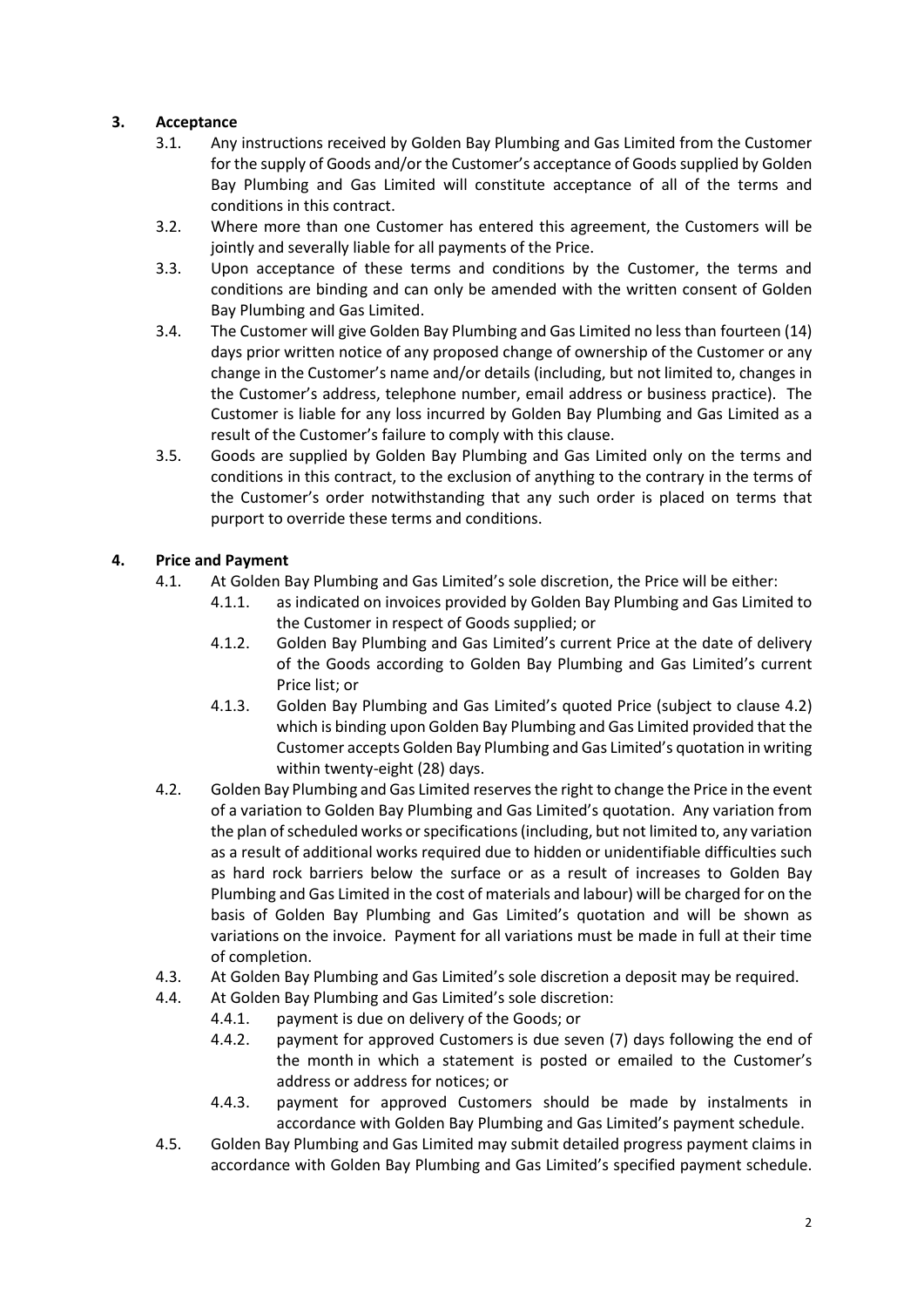Such payment claims may include the reasonable value of authorised variations and the value of any materials delivered to the site but not yet installed.

- 4.6. Time for payment for the Goods will be of the essence and will be stated on the invoice or any other forms. If no time is stated then payment is due seven (7) days following the date of the invoice.
- 4.7. Payment will be made by cash, or by cheque, or by bank cheque, or by credit card, or by direct credit, or by any other method as agreed to between the Customer and Golden Bay Plumbing and Gas Limited.
- 4.8. GST and other taxes and duties that may be applicable will be added to the Price except when they are expressly included in the Price.

# **5. Default**

- 5.1. Without prejudice to any other rights or remedies that Golden Bay Plumbing and Gas Limited may have against the Customer, the Customer agrees that in the event of default in payment by the Customer then the Customer agrees to pay on demand:
	- 5.1.1. all costs (including, but not limited to, collection agency fees, commission, legal fees and any other costs on a solicitor and own client basis) incurred by Golden Bay Plumbing and Gas Limited in recovering any amounts payable by the Owner to Golden Bay Plumbing and Gas Limited; and
	- 5.1.2. interest on the amount outstanding at the end of each month in which the Owners account is in arrears at the rate of two per cent (2%) per month (compounding) with such a rate after as well as before any judgement; and
	- 5.1.3. a monthly administration fee of twenty-five dollars (\$25) by way of damages payable on the last day of each month in which the Customers' account is in default.

# **6. Delivery of Goods**

- 6.1. At Golden Bay Plumbing and Gas Limited's sole discretion, delivery of the Goods will take place when:
	- 6.1.1. the Customer takes possession of the Goods at Golden Bay Plumbing and Gas Limited's address; or
	- 6.1.2. the Customer takes possession of the Goods at the Customer's nominated address.
- 6.2. The Customer will make all arrangements necessary to take delivery of the Goods whenever they are tendered for delivery. If the Customer is unable to take delivery of the Goods as arranged then Golden Bay Plumbing and Gas Limited is entitled to charge a reasonable fee for redelivery.
- 6.3. Delivery of the Goods to a third party nominated by the Customer is deemed to be delivery to the Customer for the purposes of this agreement.
- 6.4. The failure of Golden Bay Plumbing and Gas Limited to deliver does not entitle either party to treat this contract as repudiated.
- 6.5. Golden Bay Plumbing and Gas Limited is not liable for any loss or damage whatsoever due to failure by Golden Bay Plumbing and Gas Limited to deliver the Goods (or any of them) promptly or at all, if this is due to circumstances beyond the control of Golden Bay Plumbing and Gas Limited.

## **7. Risk**

- 7.1. If Golden Bay Plumbing and Gas Limited retains ownership of the Goods nonetheless, all risk for the Goods passes to the Customer on delivery.
- 7.2. If any of the Goods are damaged or destroyed following delivery but prior to ownership passing to the Customer, Golden Bay Plumbing and Gas Limited is entitled to receive all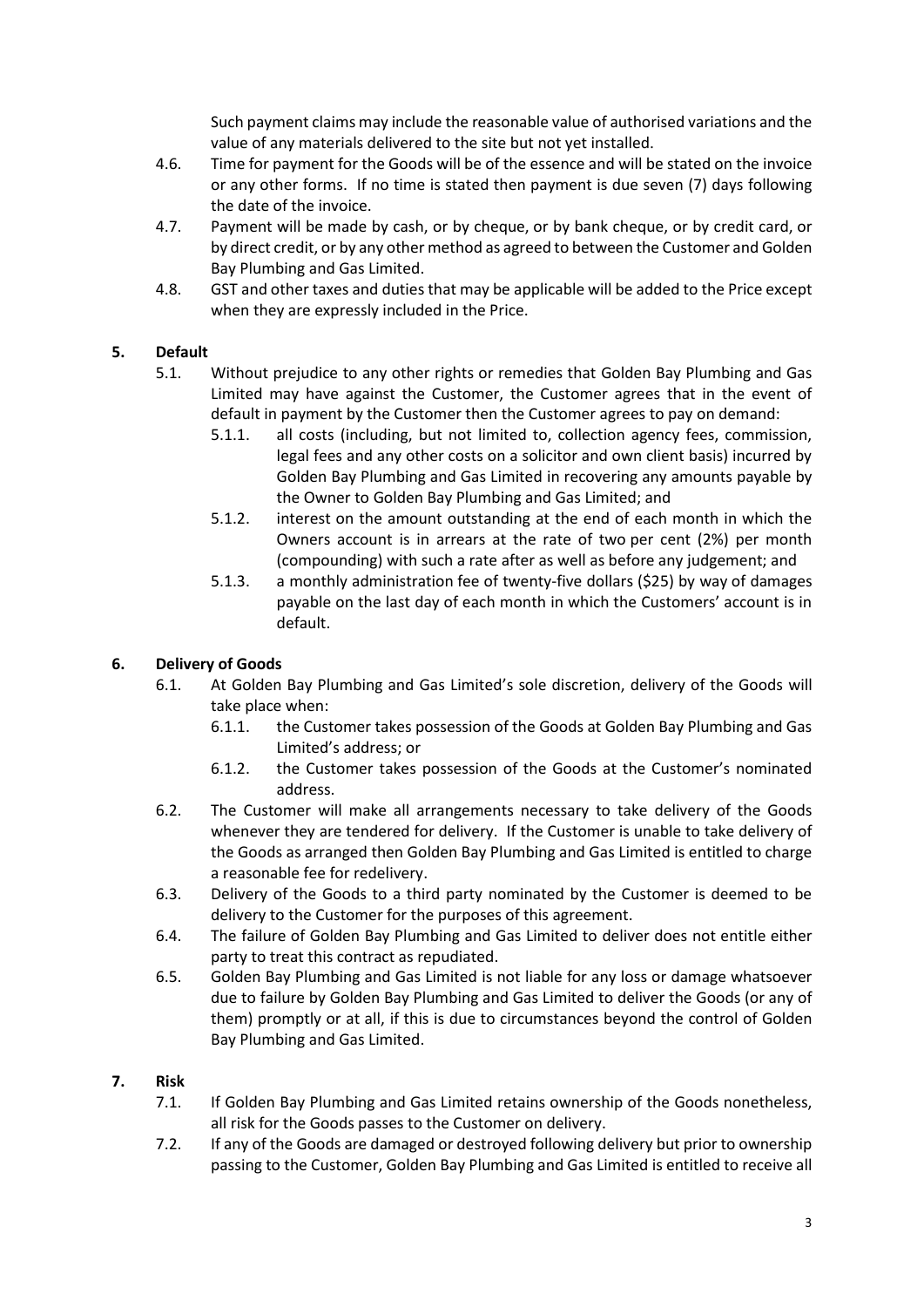insurance proceeds payable for the Goods. The production of these terms and conditions by Golden Bay Plumbing and Gas Limited is sufficient evidence of Golden Bay Plumbing and Gas Limited's rights to receive the insurance proceeds without the need for any person dealing with Golden Bay Plumbing and Gas Limited to make further enquiries.

- 7.3. The Customer acknowledges and agrees that the presence of plant and/or tree root growth and/or blockages generally indicates damaged pipes. Accordingly, the Customer agrees that these pipes cannot be fixed by simply removing plant and/or tree root growth and/or cleaning the drain. No warranty is provided against the situation arising again in the future and in respect of any work carried out in relation to those pipes.
- 7.4. Where Golden Bay Plumbing and Gas Limited is required to install the Goods the Customer warrants that the structure of the premises or equipment in or upon which those Goods are to be installed or erected is sound and will sustain the installation/s and work incidental to the installation/s. Golden Bay Plumbing and Gas Limited is not liable for any claims, demands, losses, damages, costs and expenses howsoever caused or arising should the premises or equipment be unable to accommodate the installation.

## **8. Damages**

8.1. The Customer will ensure that Golden Bay Plumbing and Gas Limited has clear and free access to the work site at all times to enable them to undertake the works. Golden Bay Plumbing and Gas Limited is not liable for any loss or damage to the site (including, but not limited to, damage to pathways, driveways and concreted or paved or grassed areas) unless due to the negligence of Golden Bay Plumbing and Gas Limited.

#### **9. Underground locations**

- 9.1. Prior to Golden Bay Plumbing and Gas Limited commencing any work the Customer must advise Golden Bay Plumbing and Gas Limited of the precise location of all underground services on the site and clearly mark them. The underground mains and services the Customer must identify include, but are not limited to, electrical services, gas services, sewer services, pumping services, sewer connections, sewer sludge mains, water mains, irrigation pipes, telephone cables, fibre optic cables, oil pumping mains, and any other services that may be on site.
- 9.2. While Golden Bay Plumbing and Gas Limited will take all care to avoid damage to any underground services the Customer agrees to indemnify Golden Bay Plumbing and Gas Limited in respect of all and any liability claims, loss, damage, costs and fines as a result of damage to services not precisely located and notified as per clause 9.1.

#### **10. Title**

- 10.1. Golden Bay Plumbing and Gas Limited and Customer agree that the ownership of the Goods will not pass until:
	- 10.1.1. the Customer has paid Golden Bay Plumbing and Gas Limited all amounts owing for the particular Goods; and
	- 10.1.2. the Customer has met all other obligations due by the Customer to Golden Bay Plumbing and Gas Limited in respect of all contracts between Golden Bay Plumbing and Gas Limited and the Customer.
- 10.2. Receipt by Golden Bay Plumbing and Gas Limited of any form of payment other than cash will not be deemed to be payment until that form of payment has been honoured, cleared or recognised. Until then Golden Bay Plumbing and Gas Limited's ownership or rights in respect of the Goods will continue.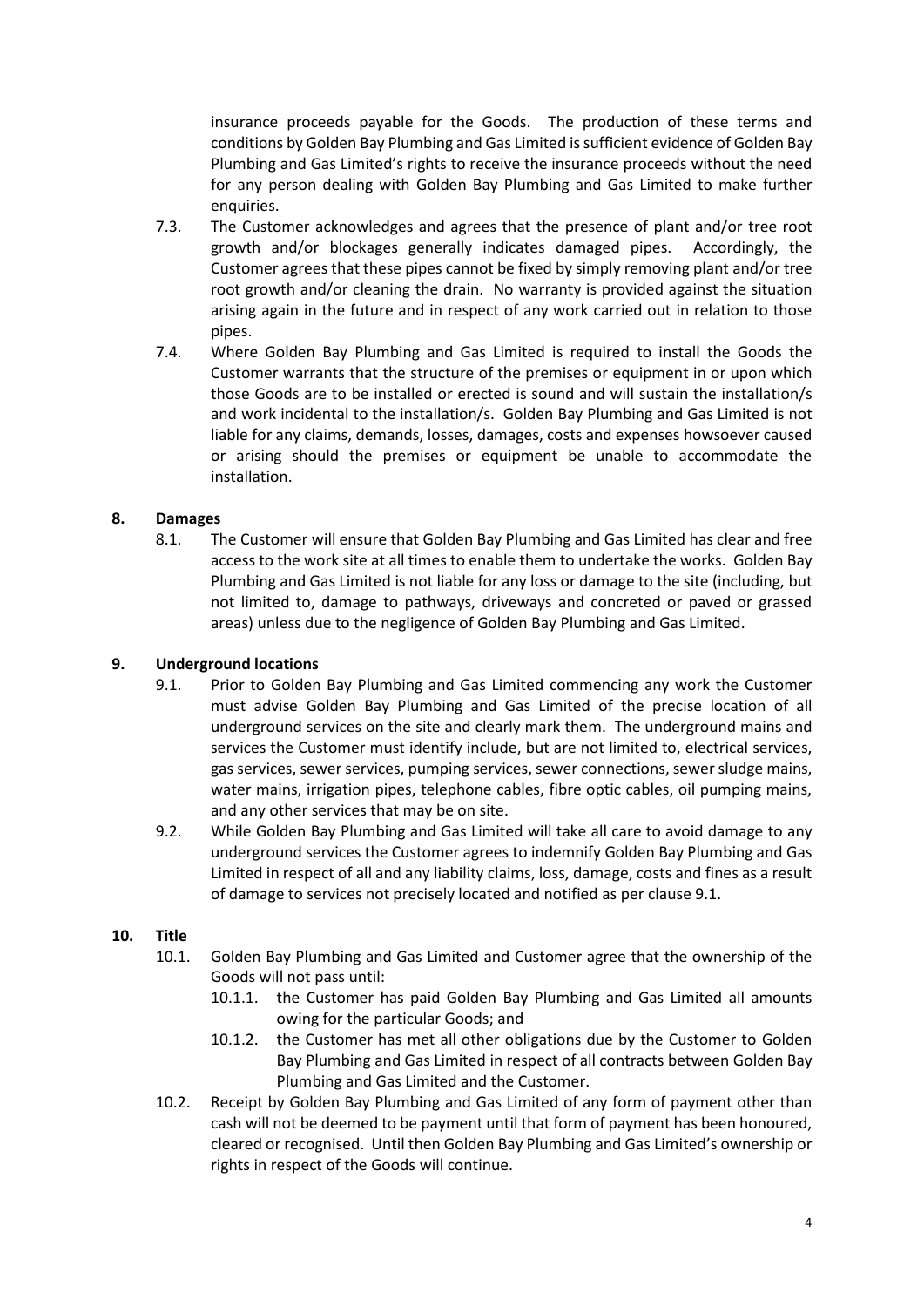- 10.3. It is further agreed that:
	- 10.3.1. where practicable the Goods will be kept separate and identifiable until Golden Bay Plumbing and Gas Limited has received payment and all other obligations of the Customer are met; and
	- 10.3.2. until such time ownership of the Goods passesfrom Golden Bay Plumbing and Gas Limited to the Customer Golden Bay Plumbing and Gas Limited may give notice in writing to the Customer to return the Goods or any of them to Golden Bay Plumbing and Gas Limited. Upon such notice being given the rights of the Customer to obtain ownership or any other interest in the Goods will cease; and
	- 10.3.3. the Customer is only a bailee of the Goods and until such time as Golden Bay Plumbing and Gas Limited has received payment in full for the Goods then the Customer will hold any proceeds from the sale of the disposal of the Goods, up to and including the amount the Customer owes to Golden Bay Plumbing and Gas Limited for the Goods, on trust for Golden Bay Plumbing and Gas Limited; and
	- 10.3.4. until such time that ownership in the Goods passes to the Customer, if the Goods are converted into other products, the parties agree that Golden Bay Plumbing and Gas Limited will be the owner of the end products; and
	- 10.3.5. if the Customer fails to return the Goods to Golden Bay Plumbing and Gas Limited then Golden Bay Plumbing and Gas Limited, or Golden Bay Plumbing and Gas Limited's agent may (as the invitee of the Customer) enter upon and into land and premises owned, occupied or used by the Customer, or any premises where the Goods are situated and take possession of the Goods, and Golden Bay Plumbing and Gas Limited will not be liable for any reasonable loss or damage suffered as a result of any action by Golden Bay Plumbing and Gas Limited under this clause.

# **11. Privacy Act**

- 11.1. The Customer acknowledges that personal information collected or held by Golden Bay Plumbing and Gas Limited is provided and may be held, used and disclosed for the purpose of:
	- 11.1.1. enabling Golden Bay Plumbing and Gas Limited to notify any credit agency of default on any obligation of the Customer to Golden Bay Plumbing and Gas Limited; and
	- 11.1.2. enabling Golden Bay Plumbing and Gas Limited to provide such personal information to any credit agency so such credit agency can maintain correct accounting records.

## **12. Customer's Disclaimer**

- 12.1. The Customer disclaims any right to rescind or cancel any contract with Golden Bay Plumbing and Gas Limited or to sue for damages or to claim restitution arising out of any inadvertent misrepresentation made to the Customer by Golden Bay Plumbing and Gas Limited.
- 12.2. The Customer acknowledges that the Goods are bought relying solely upon the Customer's skill and judgment.

## **13. Defects**

13.1. The Customer will inspect the Goods on delivery and will, within seven (7) days of delivery, time being of the essence, notify Golden Bay Plumbing and Gas Limited of any alleged defect, shortage in quantity, damage or failure to comply with the description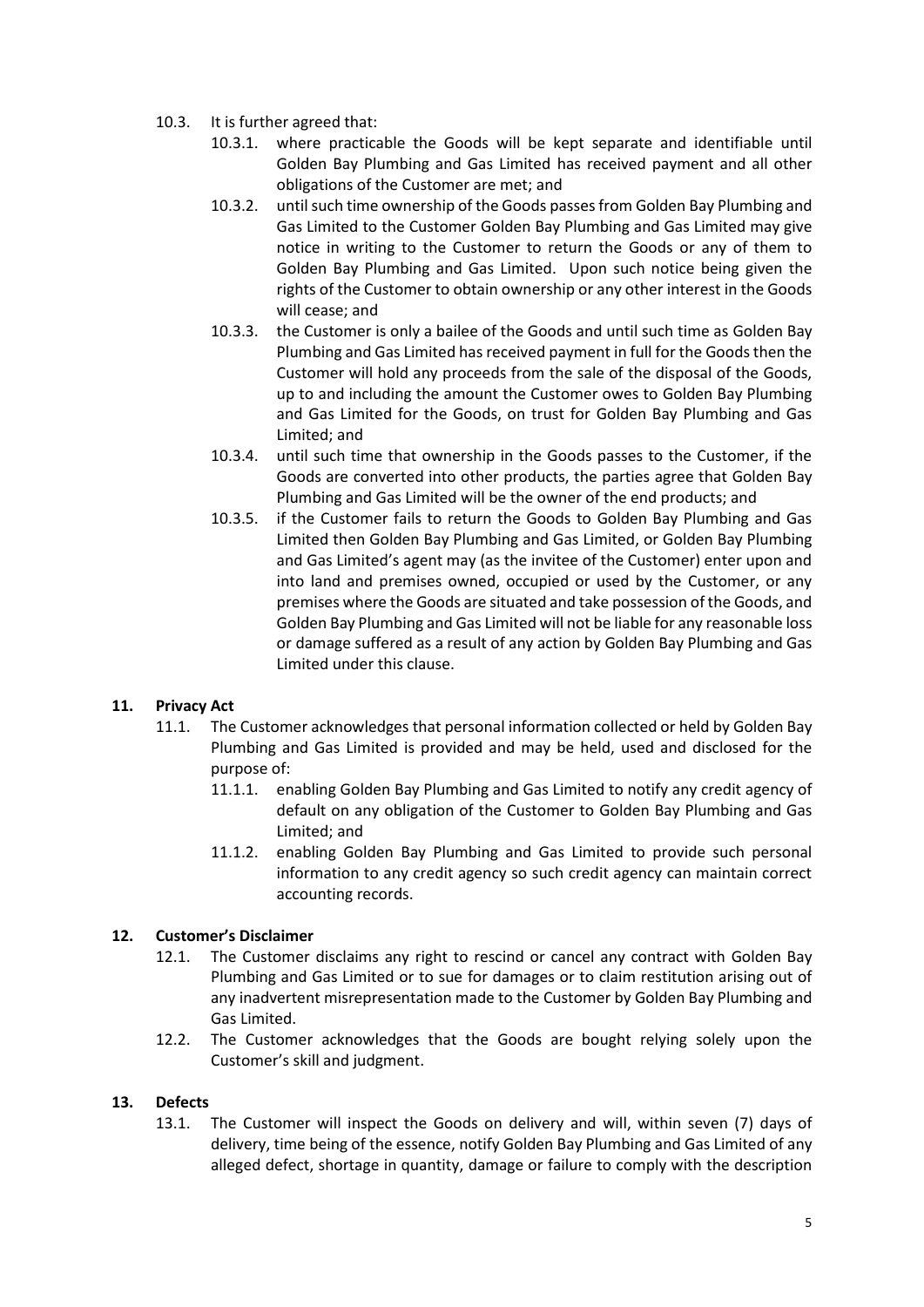or quotation. The Customer will afford Golden Bay Plumbing and Gas Limited an opportunity to inspect the Goods within a reasonable time following delivery if the Customer believes the Goods are defective in any way. If the Customer fails to comply with these provisions the Goods will be presumed to be free from any defect or damage. For defective Goods, which Golden Bay Plumbing and Gas Limited has agreed in writing that the Customer is entitled to reject, Golden Bay Plumbing and Gas Limited's liability is limited to either, at Golden Bay Plumbing and Gas Limited's discretion, replacing or repairing the Goods.

#### **14. Returns**

- 14.1. Returns will only be accepted if:
	- 14.1.1. the Customer has complied with the provisions of clause 13.1; and
	- 14.1.2. Golden Bay Plumbing and Gas Limited has agreed in writing to accept the return of the Goods; and
	- 14.1.3. the Goods are returned at the Customer's cost within seven (7) days of the delivery date; and
	- 14.1.4. Golden Bay Plumbing and Gas Limited will not be liable for Goods which have not been stored or used in a proper manner; and
	- 14.1.5. the Goods are returned in the condition in which they were delivered and with all packaging material, brochures and instruction material in as new condition as is reasonably possible in the circumstances.
- 14.2. Golden Bay Plumbing and Gas Limited may, at its discretion, accept the return of Goods for credit but this may incur a handling fee of ten per cent (10%) of the value of the returned Goods plus any freight.
- 14.3. Non-stocklist items or Goods made to the Customer's specifications are under no circumstances acceptable for credit or return.

#### **15. Warranty**

- 15.1. Subject to the conditions of warranty set out in clause 15.2, Golden Bay Plumbing and Gas Limited warrants that if any defect in any workmanship of Golden Bay Plumbing and Gas Limited becomes apparent and is reported to Golden Bay Plumbing and Gas Limited within twelve (12) months of the date of delivery, time being of the essence, then Golden Bay Plumbing and Gas Limited will either, at Golden Bay Plumbing and Gas Limited's sole discretion, replace or remedy the workmanship.
- 15.2. The conditions applicable to the warranty given by clause 15.1 are:
	- 15.2.1. the warranty does not cover any defect or damage which may be caused or partly caused by or arise through:
		- 15.2.1.1. failure on the part of the Customer to properly maintain any Goods; or
		- 15.2.1.2. failure on the part of the Customer to follow any instructions or guidelines provided by Golden Bay Plumbing and Gas Limited; or
		- 15.2.1.3. any use of any Goods otherwise than for any application specified on a quotation or order form; or
		- 15.2.1.4. the continued use of any Goods after any defect becomes apparent or would have become apparent to a reasonably prudent operator or user; or
		- 15.2.1.5. fair wear and tear, any accident or act of God.
	- 15.2.2. The warranty will cease and Golden Bay Plumbing and Gas Limited will in no circumstances be liable under the terms of the warranty if the workmanship